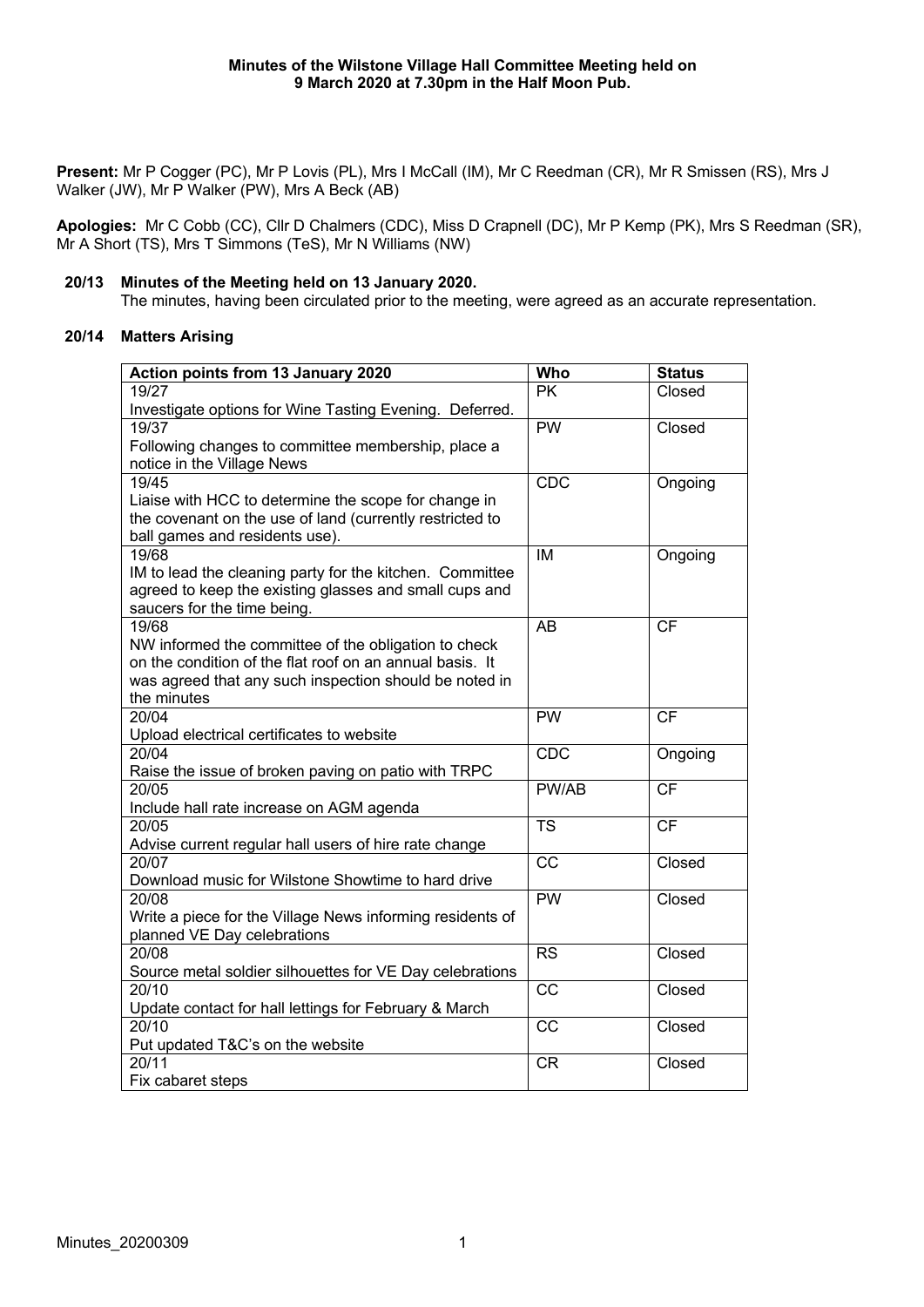#### **Minutes of the Wilstone Village Hall Committee Meeting held on 9 March 2020 at 7.30pm in the Half Moon Pub.**

#### **20/15 Treasurer's Report**

| <b>Balances</b>          | 13 January 2020 |
|--------------------------|-----------------|
| Current                  | £3,490.75       |
| Deposit                  | £20,239.68      |
| Money Market (Bond)      | £0.00           |
| Petty cash               | £608.20         |
| Awaiting paying in       | £30.00          |
|                          | £24,368.63      |
| <b>Outstanding bills</b> | £0.00           |
| Unpaid cheques           | £0.00           |
| <b>Total funds</b>       | £24,368.63      |

#### **20/16 Hall Maintenance**

The committee approved the sum of £200 to repair the plastic fascia damaged during the recent storms.

CDC met with TRPC to discuss the state of the patio situated on the recreational grounds; the patio failed to meet TRPC's health and safety criteria. PW apprised the committee of the details of an estimate for repair from Shaun Hendin; remedial work would consist of relaying the existing slabs on a concrete base and would cost £1200.

PL raised the question as to whether a less utilitarian slab would enhance the patio area. PW volunteered to research options.

Given the cost of repair, the committee decided to offer a contribution to TRPC rather than pay for the entire works.

As the WVHC meet on a bi-monthly basis, it was agreed, that with immediate effect, PW would be granted the authority to approve maintenance work costing £500 or less( inclusive of VAT) without the need to obtain the committee's consent.

## **20/17 Future Events**

**Film Night**: Friday, 20 March, A Star is Born. Licence for bar is in place, purchase of food and drinks is underway.

Future dates are 17 April – Green Book, 1 May – 1917 (if possible).

**Wilstone Showtime:** Saturday 14 March SOLD OUT.Final rehearsals are scheduled for Friday 13 March. PC, PW and NW to source beer and wine.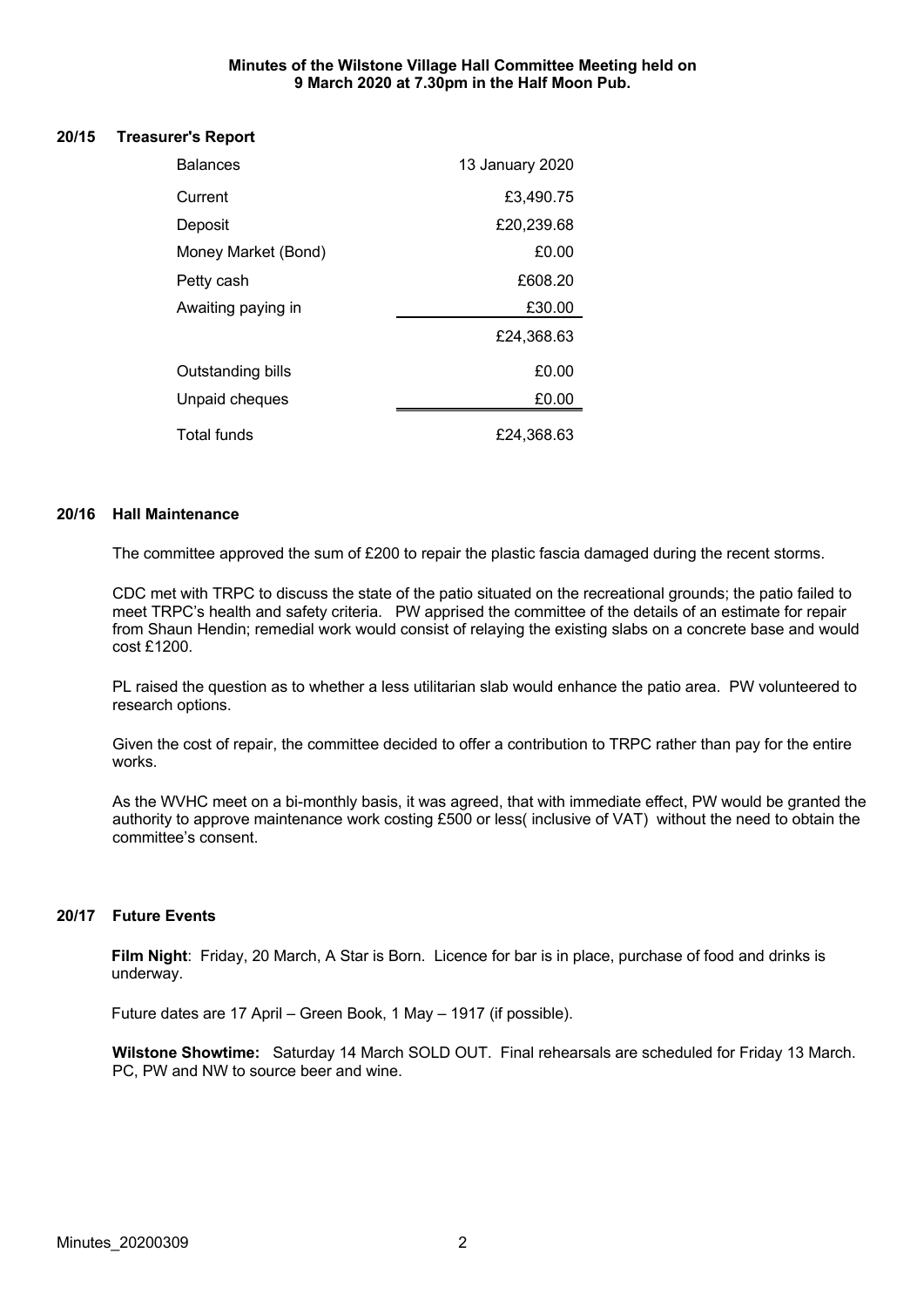#### **Minutes of the Wilstone Village Hall Committee Meeting held on 9 March 2020 at 7.30pm in the Half Moon Pub.**

**Village Fete:** The date for the village fete has been set for Sunday, 14 June 2020. Preparations are well underway with Chiltern Dog Rescue booked, a marquee sourced for use as the beer tent and a PA system for use during the event. Committee members volunteered for the following:

| BBQ                | PC. |
|--------------------|-----|
| Parking            | CR. |
| <b>Bar Licence</b> | CR. |

PL offered his services in any capacity required for 13 & 14 June. Additional volunteers will be required.

PW offered to inform TRPC of the event.

**VE Day Celebrations:** RS updated the committee on the difficulty and expense of sourcing metal soldier silhouettes. To date, PW had received only two responses to his request on the history of Wilstone's war heroes. The committee decided to concentrate on the plans for the celebrations and not the memorials.

#### **20/18 Parking**

CDC to continue to investigate options to lift the covenant on the use of the recreational grounds. The committee understands that this will be a lengthy process. Legal costs will need to be considered.

CR offered to write to the council to have "No right turn" painted on the road outside the village hall.

#### **20/19 Hall Lettings**

It was agreed that the Woolies should continue to pay £10 rental hire for their sessions. However, the committee reserves the right to amend the hire charge and/or make a donation to the Woolies at some future date.

#### **20/20 AGM**

The date for the next AGM has been set for Wednesday, 20 May at 7:30pm in Wilstone Village Hall. AB to provide PW with copies of all documentation from last year's meeting. PW to put a notice in the Village News.

#### **20/21 Any Other Business**

**Covid-19**: the committee agreed that all Wilstone village hall activities and committee undertakings should adhere to current Government advice, any change to which should be applied to future events. CR agreed to liaise with Bella regarding the cleaning regime and supplies required.

The zip-wire in the recreational grounds is broken. CR to speak to John Thirkettle about getting it fixed.

#### **20/22 Date of next meeting**

Wednesday 20 May at 7:30pm, Village Hall

Meeting to follow directly after the AGM